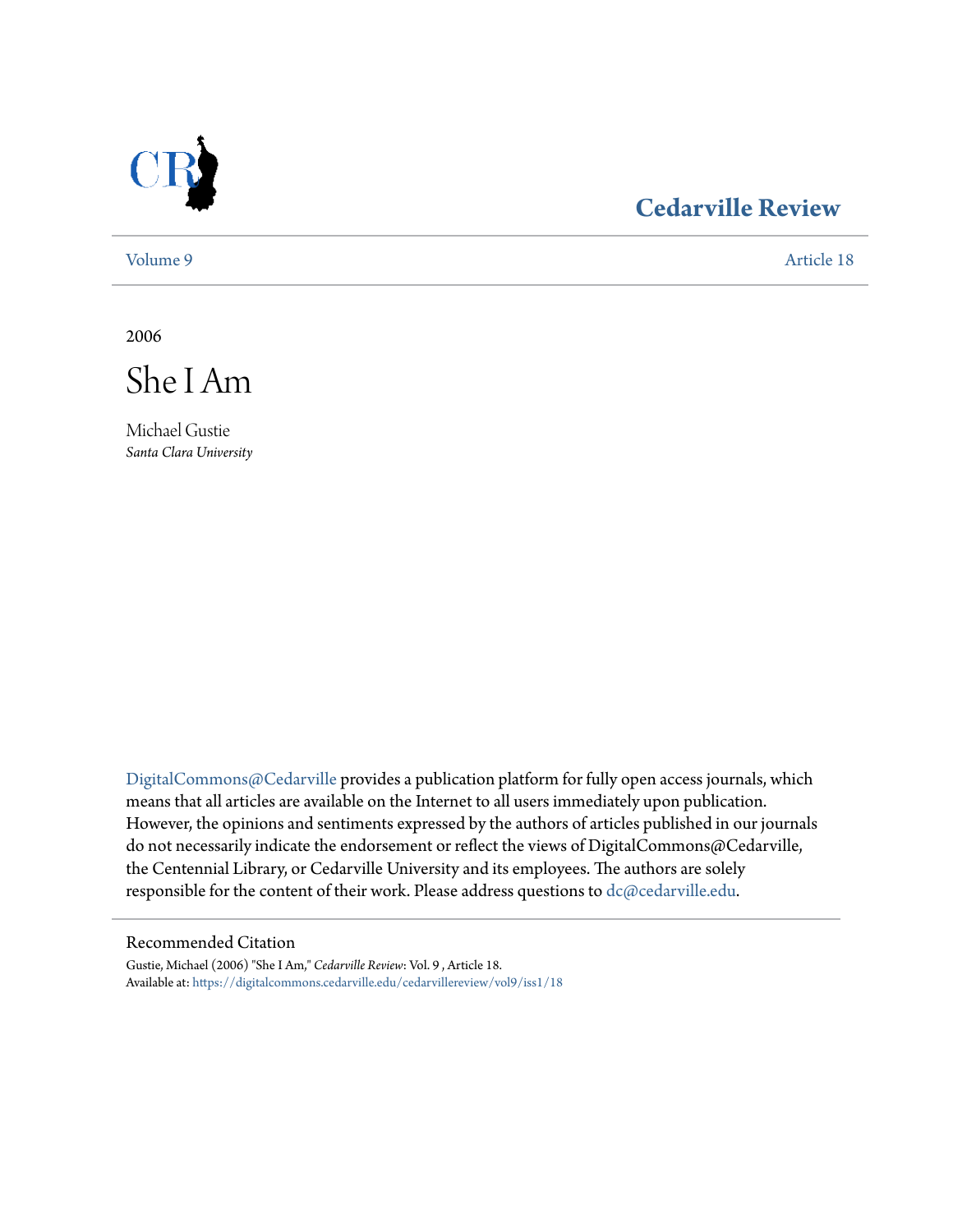# She I Am

Browse the contents of [this issue](https://digitalcommons.cedarville.edu/cedarvillereview/vol9/iss1) of *Cedarville Review*.

## **Creative Commons License**  $\bigcirc$  000

This work is licensed under a [Creative Commons Attribution-Noncommercial-No Derivative Works 4.0](http://creativecommons.org/licenses/by-nc-nd/4.0/) [License.](http://creativecommons.org/licenses/by-nc-nd/4.0/)

Follow this and additional works at: [https://digitalcommons.cedarville.edu/cedarvillereview](https://digitalcommons.cedarville.edu/cedarvillereview?utm_source=digitalcommons.cedarville.edu%2Fcedarvillereview%2Fvol9%2Fiss1%2F18&utm_medium=PDF&utm_campaign=PDFCoverPages)



This poetry is available in Cedarville Review: [https://digitalcommons.cedarville.edu/cedarvillereview/vol9/iss1/18](https://digitalcommons.cedarville.edu/cedarvillereview/vol9/iss1/18?utm_source=digitalcommons.cedarville.edu%2Fcedarvillereview%2Fvol9%2Fiss1%2F18&utm_medium=PDF&utm_campaign=PDFCoverPages)